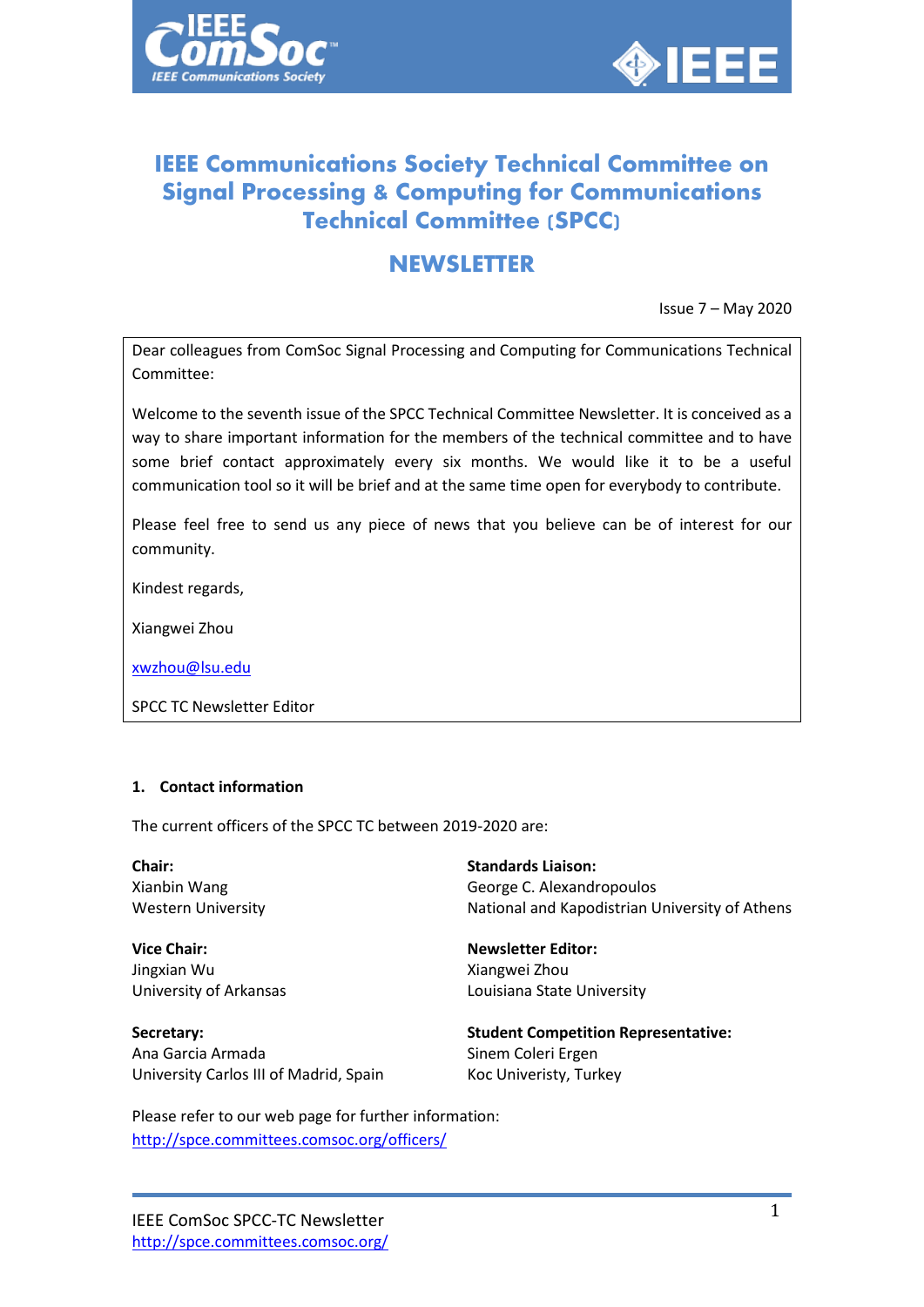



### How to join SPCC Technical Committee and mailing list

Membership on the IEEE SPCC TC is open to all members of the IEEE Communications Society who share an interest in signal processing & computing for communications.

To join the SPCC, you simply subscribe to the SPCC mailing list by using the following link:

<https://comsoc-listserv.ieee.org/cgi-bin/wa?SUBED1=spce&A=1>

#### **2. Message from the Chair**

Dear SPCC Members,

First of all, we would like to thank you all for being part of the SPCC community, and for your dedicated contribution to its technical activities, particularly during the truly extraordinary times in 2020.

We are happy to report the exciting activities which our technical committee is involved in, from supporting various conferences in our areas, to organizing journal special issues and special sessions at conferences. We hope to further increase the number and type of activities, and for that we rely on your support. Please contact us with any ideas about new activities.

Due to the challenging situation caused by COVID 19, our TC meeting has been scheduled as a virtual meeting on July 29, 9:00am-11:00am.

Date: July 28, 2020 (Tuesday) Time: 09:00 AM Eastern Daylight Time (US and Canada) Join Zoom Meeting https://zoom.us/j/92198769914?pwd=VWRoblNZU0VJVWJDWWNvS2EzaHI0dz09 Meeting ID: 921 9876 9914 Password: 151981 Please stay healthy and safe. We are looking forward to seeing you again at future in-person SPCC TC meetings at ICC and GLOBECOM.

Best regards,

Xianbin Wang

#### **3. Committee meetings**

Last SPCC TC meeting was held at IEEE Globecom, Waikoloa, HI, on December 12, 2019. The minutes are available here:

<http://spce.committees.comsoc.org/meeting-reports/globecom-19/>

Next SPCC TC meeting will be held at IEEE ICC, with the following agenda:

• Welcome & Introduction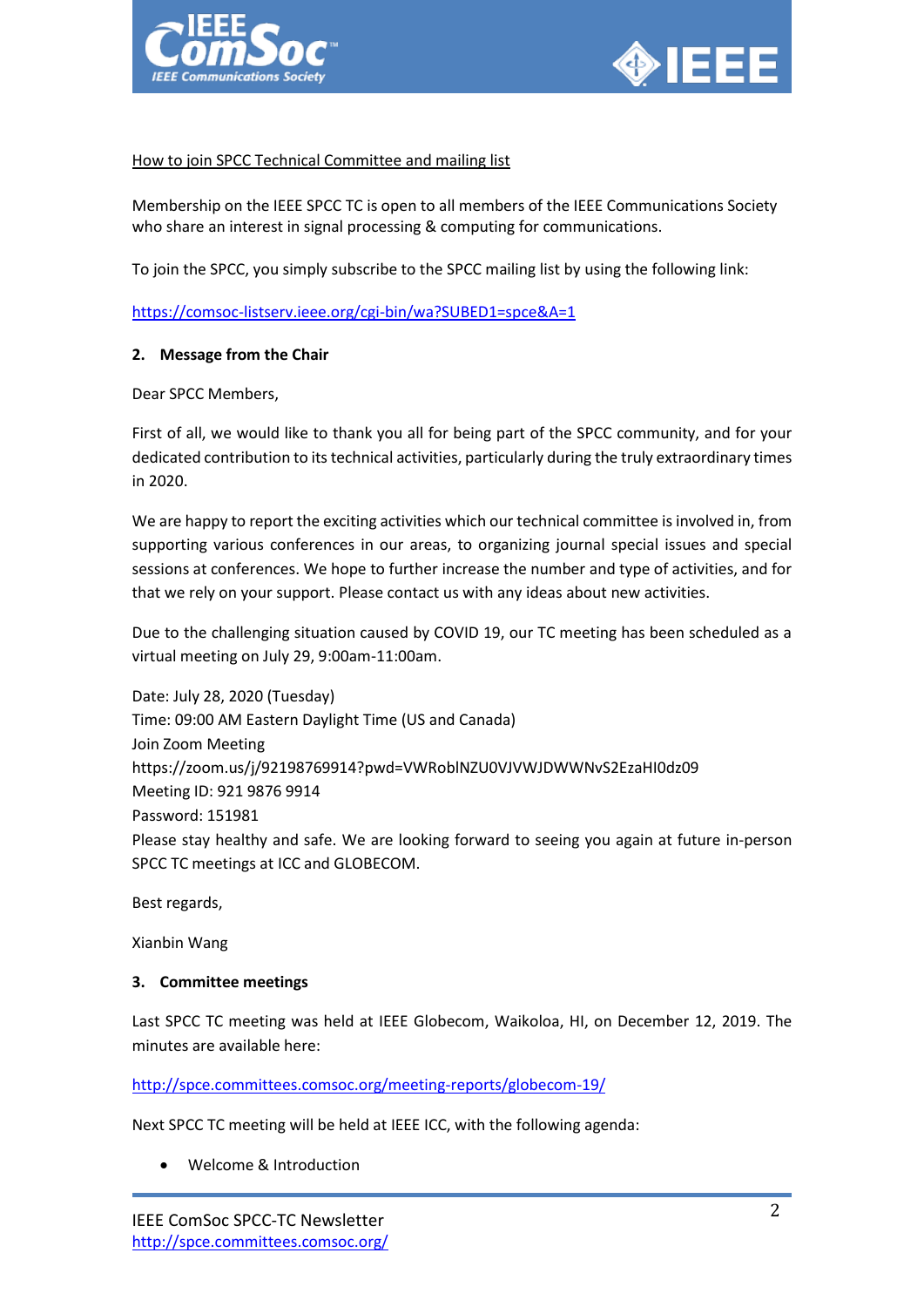



- Approval of Meeting Minutes from Globecom 2019
- Technical Program Committee Reports
- SIG Activity Reports
- Standard Activities
- **Newsletter**
- Discussions & Other Business

#### **4. Committee awards**

The following two awards are granted on a yearly basis by the SPCC TC:

#### **IEEE SPCC Technical Recognition Award**

To recognize and encourage continuous and outstanding services to the technical activities sponsored and endorsed by the SPCC Technical Committee.

The 2019 Technical Recognition Award recipient is Prof. Naofal Al-Dhahir, University of Texas at Dallas.

#### **IEEE SPCC Outstanding Service Award**

The award recognizes members of the IEEE Communications Society who have made outstanding contributions to the technological advancement of signal processing for communications.

The 2019 Outstanding Service Award recipient is Prof. Ana Garcia Armada, Universidad Carlos III de Madrid.

Please find additional information here:

<http://spce.committees.comsoc.org/awards/awards-by-laws-procedures/>

and the list of past recipients:

<http://spce.committees.comsoc.org/awards/>

#### **5. Conferences**

Flagship conferences

• Next IEEE ICC will be held in Montreal QC, Canada, 14 - 18 June, 2021.

<https://icc2021.ieee-icc.org/>

SPCC sponsors this conference and appointed the following representatives:

George C. Alexandropoulos (Signal Processing for Communications Co-chair)

Jing Yang (Signal Processing for Communications Co-chair)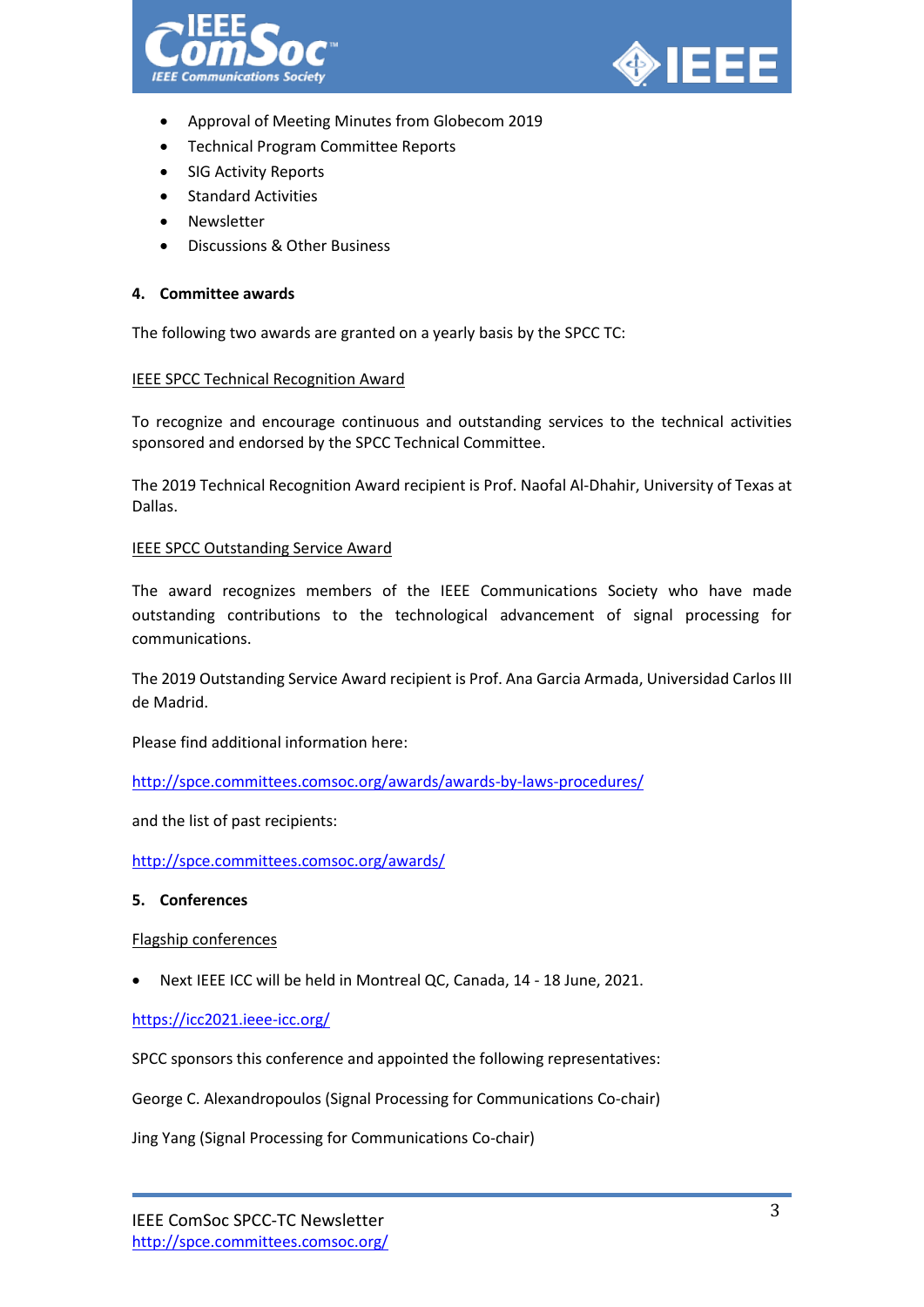



For the Signal Processing for Communications (SPC) symposium at ICC 2020, 110 papers have been submitted and each paper has been reviewed by at least 3 TPC members and their delegated reviewers. The number of accepted papers is 44 with 40% acceptance rate.

For the Wireless Communications (WC) symposium at ICC 2020, 365 papers have been submitted and each paper has been reviewed by least 3 TPC members and their delegated reviewers. The number of accepted papers is 147 with 40% acceptance rate.

• Next IEEE Globecom will be held in Taipei City, 7-11 December, 2020.

https://globecom2020.ieee-globecom.org/

SPCC sponsors this conference and appointed the following representatives:

Rui Dinis (Communication Theory)

Hai Lin (Signal Processing for Communications Co-chair)

Xiangwei Zhou (Wireless Communications Co-chair)

#### Other related conferences/special issues

SPCC sponsors the following conferences:

• 3rd International Conference on Advanced Communication Technologies and Networking (CommNet 2020)

(Marrakech, Morocco, September 2020)

SPCC representatives:

- o George K. Karagiannidis, Aristotle University of Thessaloniki, Greece
- o Mohamed-Slim Alouini, KAUST, Kingdom of Saudi Arabia
- o Faissal El Bouanani, Mohammed V University, Morocco

[www.commnet-conf.org/](http://www.commnet-conf.org/)

• IEEE International Conference on Wireless for Space and Extreme Environments (WiSEE 2020)

(Vicenza, Italy, October 2020)

SPCC representatives:

- o Tarik Taleb, Aalto University, Finland
- o Telex M. N. Ngatched, Memorial University of Newfoundland
- o Xiangwei Zhou, Louisiana State University
- o Zhu Han, University of Houston

<https://attend.ieee.org/wisee-2020>

• 14th International Conference on Signal Processing and Communication Systems (ICSPCS 2020)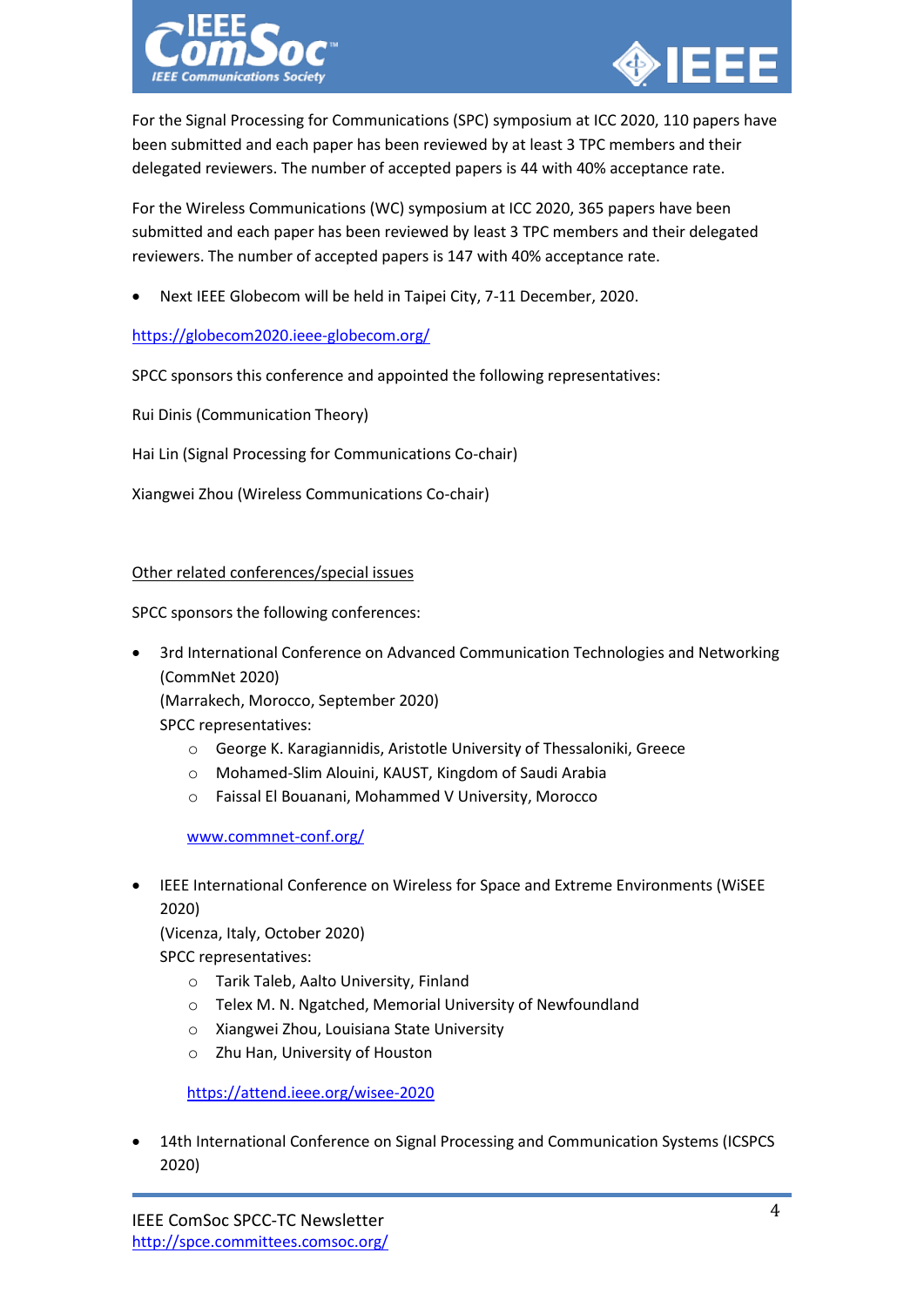



(Adelaide, South Australia, December 2020)

SPCC representatives:

- o Octavia Dobre, Memorial University of Newfoundland
- o Takahiko Saba, Chiba Institute of Technology, Japan
- o Tadeusz Wysocki, University of Nebraska, USA

[https://www.dspcs-witsp.com/icspcs\\_2020/index.html](https://www.dspcs-witsp.com/icspcs_2020/index.html)

#### **6. Standardization activities**

SPCC TC welcomes its members to become part of the IEEE standard activities. It also welcomes all volunteers from standardization groups to participate to the SPCC TC activities.

Updates on the three Technical Specification Groups (TSG) and their Working Groups (WGs) in [3rd Generation Partnership Project \(3GPP\)](https://urldefense.proofpoint.com/v2/url?u=http-3A__www.3gpp.org_about-2D3gpp_about-2D3gpp&d=DwMF-g&c=7ypwAowFJ8v-mw8AB-SdSueVQgSDL4HiiSaLK01W8HA&r=vdmPWbUqbd5jeh3a3dag8Q&m=971QkMRYxq0GfNhiCDE8TCqhN4CnP1BIuIdA1dXTfrw&s=YpvnI4RHN2_kTeqRFbBX3xVNoEwyBgPHsgO47QebSQg&e=) are available online:

- [Radio Access Networks \(RAN\):](https://urldefense.proofpoint.com/v2/url?u=http-3A__www.3gpp.org_specifications-2Dgroups_ran-2Dplenary&d=DwMF-g&c=7ypwAowFJ8v-mw8AB-SdSueVQgSDL4HiiSaLK01W8HA&r=vdmPWbUqbd5jeh3a3dag8Q&m=971QkMRYxq0GfNhiCDE8TCqhN4CnP1BIuIdA1dXTfrw&s=ChEELdLp3edFnRlxaZuZoA-fNiHx0RfXzREvAQd0upY&e=) Next meeting information and previous meeting reports and documents are available [here.](https://urldefense.proofpoint.com/v2/url?u=http-3A__www.3gpp.org_DynaReport_Meetings-2DSP.htm&d=DwMF-g&c=7ypwAowFJ8v-mw8AB-SdSueVQgSDL4HiiSaLK01W8HA&r=vdmPWbUqbd5jeh3a3dag8Q&m=971QkMRYxq0GfNhiCDE8TCqhN4CnP1BIuIdA1dXTfrw&s=yG98NAdYyywE0aNAtbE8wf9THjJpD6pxeiLuho0C0A4&e=) [List of Tdocs](http://www.3gpp.org/ftp/tsg_ran/)
- [Services & Systems Aspects \(SA\):](https://urldefense.proofpoint.com/v2/url?u=http-3A__www.3gpp.org_specifications-2Dgroups_25-2Dsa&d=DwMF-g&c=7ypwAowFJ8v-mw8AB-SdSueVQgSDL4HiiSaLK01W8HA&r=vdmPWbUqbd5jeh3a3dag8Q&m=971QkMRYxq0GfNhiCDE8TCqhN4CnP1BIuIdA1dXTfrw&s=EZ6IK0ol4MnYpEPq3dbRSrWDOErQ-d05CLyNGN0Da7c&e=) Next meeting information and previous meeting reports and documents are available [here.](https://urldefense.proofpoint.com/v2/url?u=http-3A__www.3gpp.org_DynaReport_Meetings-2DSP.htm&d=DwMF-g&c=7ypwAowFJ8v-mw8AB-SdSueVQgSDL4HiiSaLK01W8HA&r=vdmPWbUqbd5jeh3a3dag8Q&m=971QkMRYxq0GfNhiCDE8TCqhN4CnP1BIuIdA1dXTfrw&s=yG98NAdYyywE0aNAtbE8wf9THjJpD6pxeiLuho0C0A4&e=) [List of Tdocs](http://www.3gpp.org/ftp/tsg_sa/)
- [Core Network & Terminals \(CT\):](https://urldefense.proofpoint.com/v2/url?u=http-3A__www.3gpp.org_specifications-2Dgroups_28-2Drubrique34&d=DwMF-g&c=7ypwAowFJ8v-mw8AB-SdSueVQgSDL4HiiSaLK01W8HA&r=vdmPWbUqbd5jeh3a3dag8Q&m=971QkMRYxq0GfNhiCDE8TCqhN4CnP1BIuIdA1dXTfrw&s=7DjNvIVfEl-xUmNtCuNAtzHswhO8JH413KeMvUwGwvU&e=) Next meeting information and previous meeting reports and documents are available [here.](https://urldefense.proofpoint.com/v2/url?u=http-3A__www.3gpp.org_DynaReport_Meetings-2DCP.htm&d=DwMF-g&c=7ypwAowFJ8v-mw8AB-SdSueVQgSDL4HiiSaLK01W8HA&r=vdmPWbUqbd5jeh3a3dag8Q&m=971QkMRYxq0GfNhiCDE8TCqhN4CnP1BIuIdA1dXTfrw&s=kOHdAnRAnXJ1449SzXTKFrN1P-_Xkk8yVFGszXoKqfI&e=) [List of Tdocs](http://www.3gpp.org/ftp/tsg_ct/)
- [3GPP Keywords and Acronyms](http://www.3gpp.org/technologies/keywords-acronyms)
- 3GPP Latest Releases: [Release 15,](http://www.3gpp.org/release-15) [Release 16](http://www.3gpp.org/release-16)
- [ETSI Standards Search](https://www.etsi.org/standards#Pre-defined%20Collections)

IEEE Virtual Reality and Augmented Reality Working Group

- IEEE P2048.1™ [Device Taxonomy and Definitions](http://emailaccount.cmail19.com/t/t-l-hutkdut-kduyddtlh-o/)
- IEEE P2048.2™ [Immersive Video Taxonomy and Quality Metrics](https://urldefense.proofpoint.com/v2/url?u=http-3A__emailaccount.cmail19.com_t_t-2Dl-2Dhutkdut-2Dkduyddtlh-2Db_&d=DwMF-g&c=7ypwAowFJ8v-mw8AB-SdSueVQgSDL4HiiSaLK01W8HA&r=vdmPWbUqbd5jeh3a3dag8Q&m=971QkMRYxq0GfNhiCDE8TCqhN4CnP1BIuIdA1dXTfrw&s=f-BiS2AH3n1a3KHjcZUsswyXIS1ZrYhH6bDC4t_0rsg&e=)
- IEEE P2048.3™ [Immersive Video File and Stream Formats](http://emailaccount.cmail19.com/t/t-l-hutkdut-kduyddtlh-n/)
- [IEEE P2048.4™ –](https://urldefense.proofpoint.com/v2/url?u=http-3A__emailaccount.cmail19.com_t_t-2Dl-2Dhutkdut-2Dkduyddtlh-2Dp_&d=DwMF-g&c=7ypwAowFJ8v-mw8AB-SdSueVQgSDL4HiiSaLK01W8HA&r=vdmPWbUqbd5jeh3a3dag8Q&m=971QkMRYxq0GfNhiCDE8TCqhN4CnP1BIuIdA1dXTfrw&s=BTO55mbyPDdZerb_GwKTOnDX5m752gKAwSf6jcg4tww&e=) Person Identity
- IEEE P2048.5™ [Environment Safety](https://urldefense.proofpoint.com/v2/url?u=http-3A__emailaccount.cmail19.com_t_t-2Dl-2Dhutkdut-2Dkduyddtlh-2Dc_&d=DwMF-g&c=7ypwAowFJ8v-mw8AB-SdSueVQgSDL4HiiSaLK01W8HA&r=vdmPWbUqbd5jeh3a3dag8Q&m=971QkMRYxq0GfNhiCDE8TCqhN4CnP1BIuIdA1dXTfrw&s=7HL8nF2XQhQKQ6Spx7Fqc1_F83cFZzsbhqKQtauruCM&e=)
- IEEE P2048.6™ [Immersive User Interface](https://standards.ieee.org/project/2048_6.html)
- IEEE P2048.7™ [Map for Virtual Objects in the Real World](https://standards.ieee.org/project/2048_7.html)
- IEEE P2048.8™ [Interoperability between Virtual Objects and the Real World](https://standards.ieee.org/project/2048_8.html)
- IEEE P2048.9™ [Immersive Audio Taxonomy and Quality Metrics User Interface](https://standards.ieee.org/project/2048_9.html)
- IEEE P2048.10™ [Immersive Audio File and Stream Formats](https://standards.ieee.org/project/2048_10.html)
- IEEE P2048.11™ [In-Vehicle Augmented Reality](https://standards.ieee.org/project/2048_11.html)
- IEEE P2048.12™ [Content Ratings and Descriptors](https://standards.ieee.org/project/2048_12.html)

[IEEE DySPAN Standards Committee \(DySPAN-SC\)](http://grouper.ieee.org/groups/dyspan/index.html)

[IEEE 1900.1 Working group](http://grouper.ieee.org/groups/dyspan/1/index.htm)

[IEEE 1900.2 Working](http://grouper.ieee.org/groups/dyspan/2/index.htm) group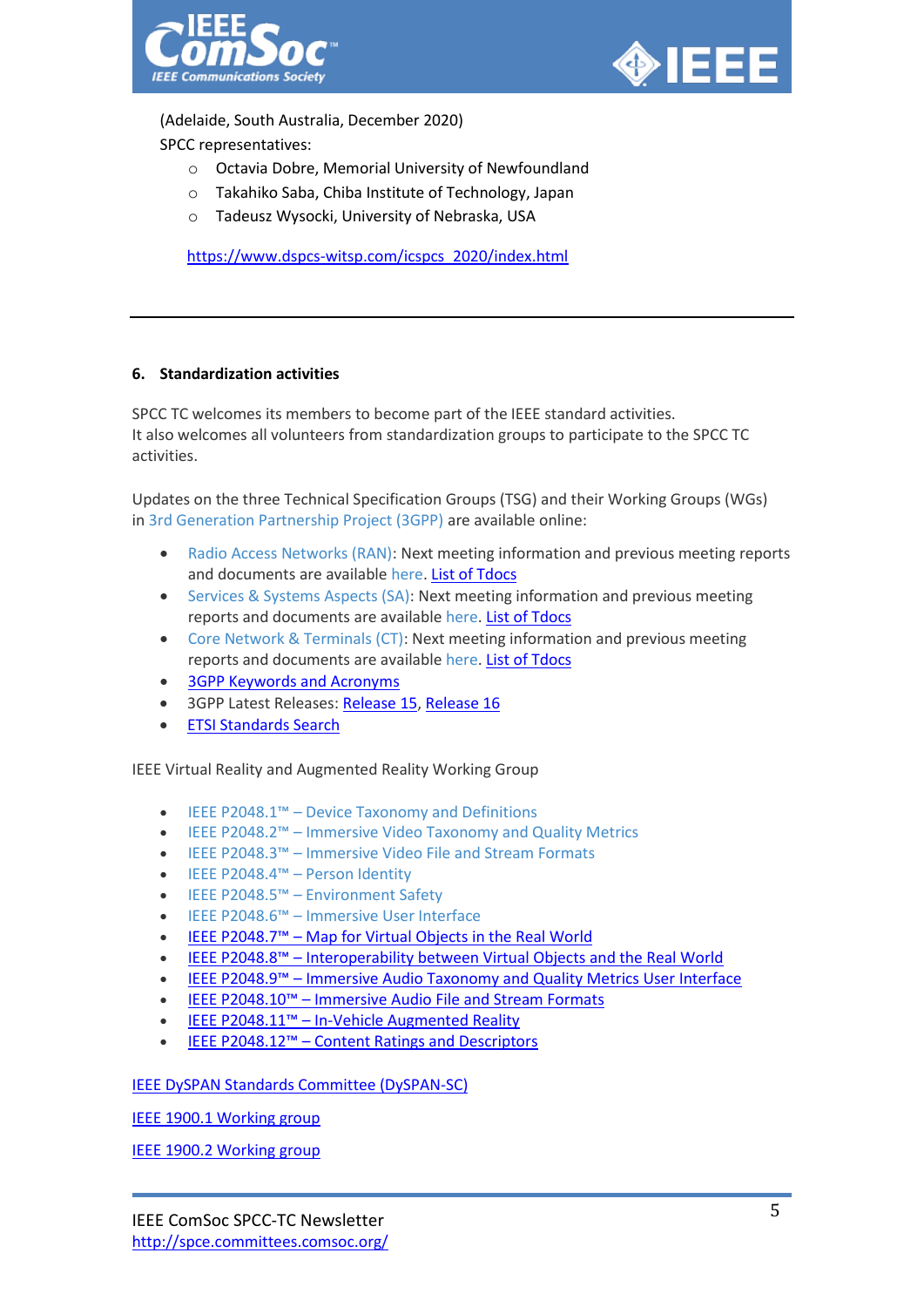

IEEE

[IEEE 1900.3 Working group](http://grouper.ieee.org/groups/dyspan/3/index.htm)

[IEEE 1900.4 Working group](http://grouper.ieee.org/groups/dyspan/4/index.htm)

[IEEE 1900.5 Working group](http://grouper.ieee.org/groups/dyspan/5/index.htm)

[IEEE 1900.6 Working group](http://grouper.ieee.org/groups/dyspan/6/index.htm)

[IEEE 1900.7 Working group](http://grouper.ieee.org/groups/dyspan/7/index.htm)

IEEE 802 Standard

[IEEE 802.1 Working group](http://grouper.ieee.org/groups/802/1/index.html)

[IEEE 802.2 Working group](http://grouper.ieee.org/groups/802/2/index.html)

[IEEE 802.3 Working group](http://grouper.ieee.org/groups/802/3/index.html)

[IEEE 802.5 Working group](http://www.ieee802.org/5/www8025org/)

[IEEE 802.11 Working group](http://grouper.ieee.org/groups/802/11/index.html)

**[IEEE 802.12 Working group](http://grouper.ieee.org/groups/802/12/index.html)** 

[IEEE 802.15 Working group](http://grouper.ieee.org/groups/802/15/)

[IEEE 802.16 Working group](http://grouper.ieee.org/groups/802/16/index.html)

[IEEE 802.17 Working group](http://grouper.ieee.org/groups/802/17/)

[IEEE 802.18 Working group](http://grouper.ieee.org/groups/802/18/)

[IEEE 802.19 Working group](http://grouper.ieee.org/groups/802/19/)

[IEEE 802.20 Working group](http://grouper.ieee.org/groups/802/20/)

[IEEE 802.21 Working group](http://www.ieee802.org/21/index.html)

[IEEE 802.22 Working group](http://www.ieee802.org/22/)

IEEE 1906.1-2015 - [IEEE Recommended Practice for Nanoscale and Molecular Communication](https://standards.ieee.org/standard/1906_1-2015.html)  [Framework](https://standards.ieee.org/standard/1906_1-2015.html)

General Links

[Latest IEEE-SA Standards Board Approvals](http://standards.ieee.org/news/index.html#board-approvals)

## 7. **Special Interest Groups**

SIG on Signal Processing Techniques in 5G Communication Systems

The SIG has worked in the following activities:

Published

• IEEE Wireless Communications, Special Issue on Intelligent Radio: When Artificial Intelligence Meets Radio Network, vol.27, no.1, Feb. 2020.

To appear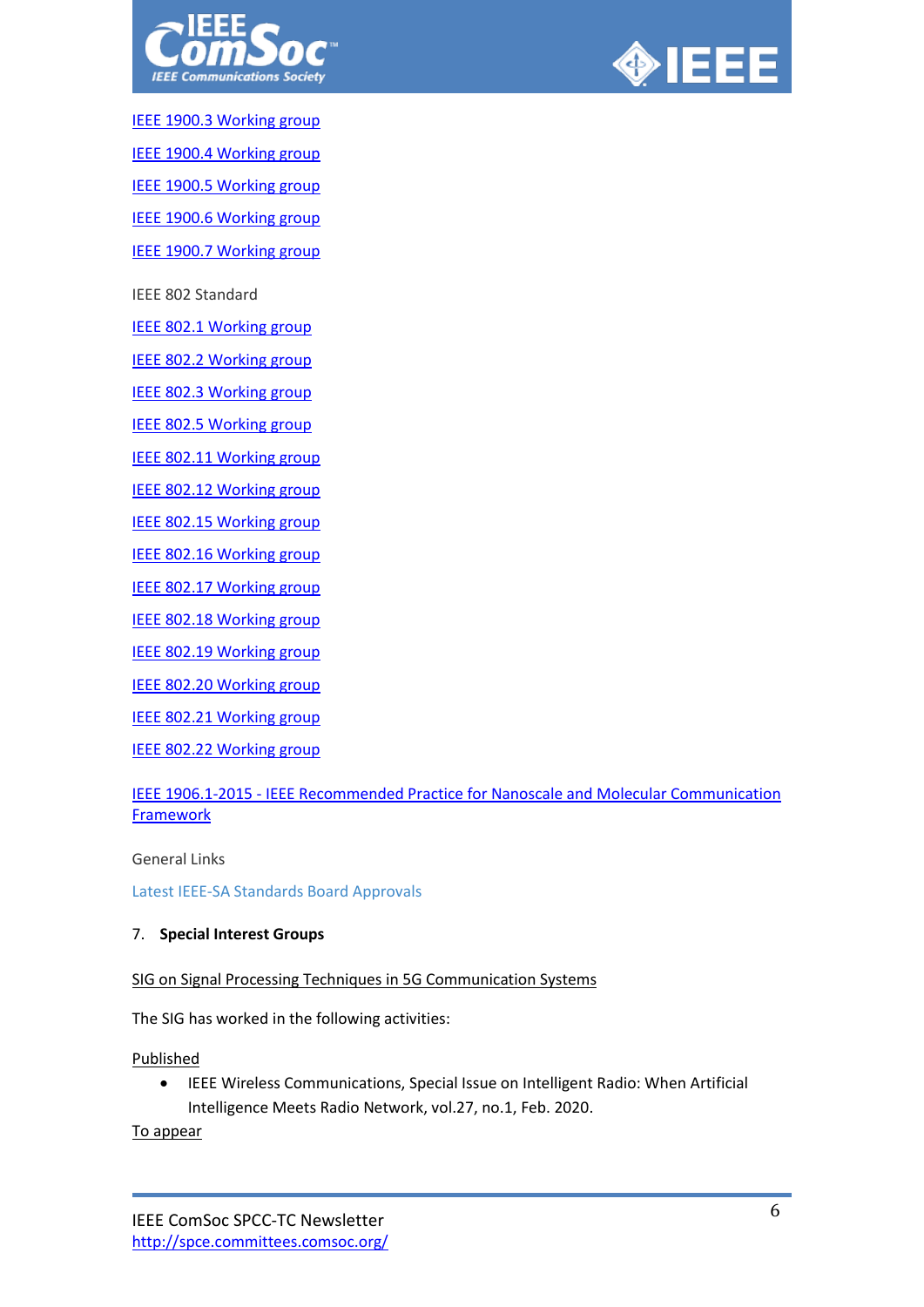



- IEEE Access, Special Section on Network Resource Management in Flying Ad Hoc Networks: Challenges, Potentials, Future Applications, and Way forward, to appear.
- IEEE Access, Special Section on Urban computing and intelligence, to appear.
- Springer Neural Computing and Applications Journal, Special Issue on Multi-access Edge Computing Enabled Internet of Intelligences, to appear.
- IEEE/CIC China Communications Journal, Special Issue on Quality of Experience for multimedia communications, to appear.

Submission closed

- IEEE Transactions on Industrial Informatics, Special Issue on IoT with Cognitive Computing.
- Journal of Communications and Networks Special Issue on Advances and Applications of Artificial Intelligence and Machine Learning for Wireless Communications.
- Elsevier Future Generation Computer Systems, Special Issue on "Computation Intelligence for Energy Internet".
- IEEE Vehicular Technology Magazine, Special Issue on "Mobile Edge Computing for Vehicular Networks".
- IEEE Network Magazine, Special Issue on "AI for Network Traffic Control".
- IEEE Communications Magazine, Special Issue on "Multi-Access Mobile Edge Computing for Heterogeneous IoT".
- IEEE Transactions on Industrial Informatics, Special Issue on "Blockchain for Industrial Internet of Things".
- IEEE Access, Special Issue on "Emerging technologies on vehicle to everything (V2X)".
- IEEE Transactions on Industrial Informatics, special issue on "Security and Privacy in Industry 4.0".
- IEEE JSAC, special issue on "Wireless Networks Empowered by Reconfigurable Intelligent Surfaces".
- IEEE Network Magazine, special issue on "Blockchain and AI for Beyond 5G Networks".
- IEEE Transactions on Industrial Informatics, Special Issue on "IoT with Cognitive Computing".
- IEEE Open Journal on Vehicular Technology (OJ-VT), Special Issue on "Machine Learning/Deep Learning for Wireless Communications".
- IEEE Transactions on Intelligent Transport Systems, Special Section on "Edge Intelligence of Internet of Vehicles".

Ongoing

- IEEE Wireless Communications Magazine, Special Section on "Edge Intelligence of Beyond 5G Networks", Deadline: 1 July 2020.
- IEEE Transactions on Cognitive Communications and Networking, "Intelligent Surfaces for Smart Wireless Communications", Deadline: 1 Sept 2020.
- IEEE Open Journal of the Communications Society (OJ-COMS), Special Issue on "Reconfigurable Intelligent Surface-Based Communications for 6G Wireless Networks", Deadline: 1 Sept 2020.

Other

• TPC Vice Chair, IEEE GLOBECOM 2022